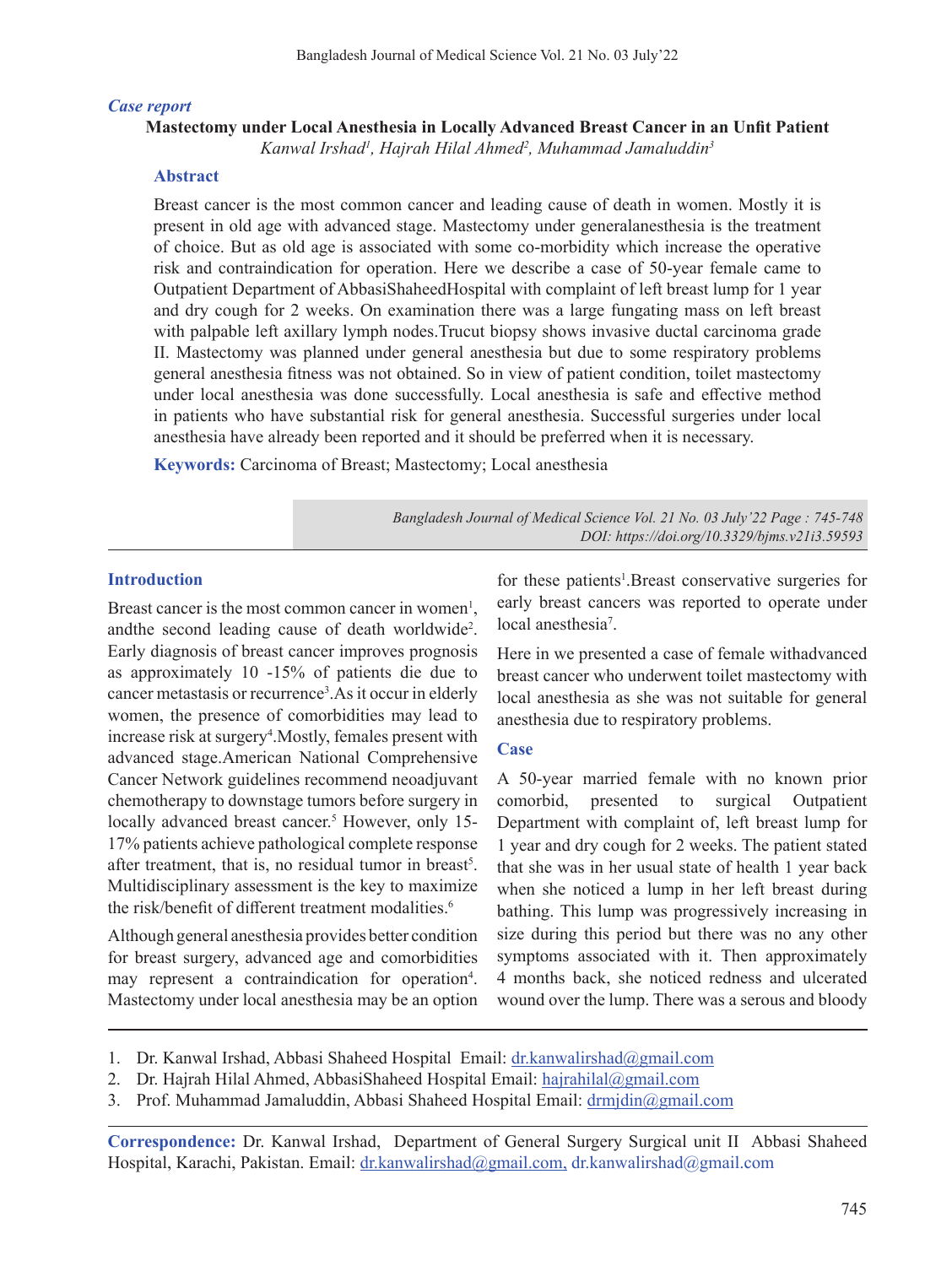discharge from this wound. There was associated generalized weakness and anorexia and a significant weight loss from 55kg to 45 kg in last 4 months. There was also dry cough from 2 weeks. There was no history of fever, jaundice and vomiting.

She has 4 children which was delivered through normal spontaneous vaginal deliveries. She breastfed all her children. She had menarche at age of 13 years and early menopause at age of 42. She had no family history of any malignancy.

On examination, a thin lean female sitting comfortably on bed, vitally stable but mildly anemic. On breast examination, right breast was unremarkable while left breast had a fungating mass of approximately 12x12 cm at 11'o clock position of inner upper quadrant having yellowish white patches and bleeding point over it (fig.1). It was non-tender, mobile not attached to underlying chest wall and overlying skin. Another mobile irregular mass of about 7x7 cm at 3'o clock position was palpable.

There was associated skin discoloration and peau'd orange appearance and left nipple retraction. There was left anterior axillary lymph nodes palpable. No viceromegaly on abdominal examination, chest examination showedvesicular breathing with no any added sound and bilateralequal air entry.

Musculoskeletal examination was unremarkable. There was no bony tenderness.



Fig. 1. Fungating mass at left breastat the upper inner quadrant

Her laboratory results showHb – 8.6 g/dl, Hct- 31.8, TLC – 14.4x03 / uL. Her liver and kidney function tests were all within normal limits. Chest x-ray was unremarkable. Ultrasound abdomen showed coarse liver texture with no any sonological evidence of any mass or metastasis in liver, bilateral grade II renal parenchymal changes.Trucut biopsy was done with results of invasive ductal carcinoma, histological grade II. The CT chest and upper abdomen with contrast findings were left breast malignant mass with ipsilateral axillary lymphadenopathy, no evidence of pulmonary, hepatic or adrenal metastasis (fig.2). Bone scan is negative for metastatic involvement of skeleton .

During pre-operative evaluation, patient was not fit for surgery under general anesthesia by anesthetist due to cough and anemia. She was transfused 2 pint of PCV after which her Hb – 10.6g/dl. But cough not resolved despite of treatment so fitness for surgery not obtained. So our surgical team planned of toilet mastectomy under local anesthesia. Upon obtaining patient informed consent, left sided toilet mastectomy done under local anesthesia Initially patient was given diluted opioid – 3cc of intravenously injection Nalbuphine10mg diluted in 9cc distilled water then local anesthesia with 2 % xylocaine diluted with distilled water with ratio of 1:1 making it 1 % was made and infiltrated in facial planes of left breast at the incision site then flap elevated, breast tissue removed from its bed till pectoralis major, hemostasis secured, redivac drain of 18 G placed, wound closed in layers, skin closed in interrupted manner, aseptic dressing done and crape bandage applied. The specimen sent for histopathology.

Post-op patient was given intravenous antibiotics and analgesics. The surgical drain with total output of 50 cc was removed on  $4<sup>th</sup>$  post-op day. Patient was discharged on 5<sup>th</sup> post-op day on oral medication. On her first follow –up in OPD on  $8<sup>th</sup>$  POD, there was a discharge from incision which was cultured that reveals staphylococcus aureus, tab letLinezolid was given for 5 days for this according to sensitivity. Infection subsided and stitch removed on  $13<sup>th</sup>$  postoperative day.

The histopathology report stated: LEFT BREAST INVASIVE DUCTAL CARCINOMA, GRADE III (modified Bloom-Richardson). The tumor size was 6.0x4.5x4.0cm, tumor is 0.2 cm away from deep margins. A separate focus of ductal carcinoma in situ in lower outer quadrant. 2 lymph nodes are recovered, which showed no any metastasis.

- pTNM staging: pT4 , N0, M0.

She had Stage IIIB Left Breast Cancer.

The patient referred to oncologist for post-operative chemo/ radiotherapy but they stated that there was no need of any adjuvant therapy. She was started on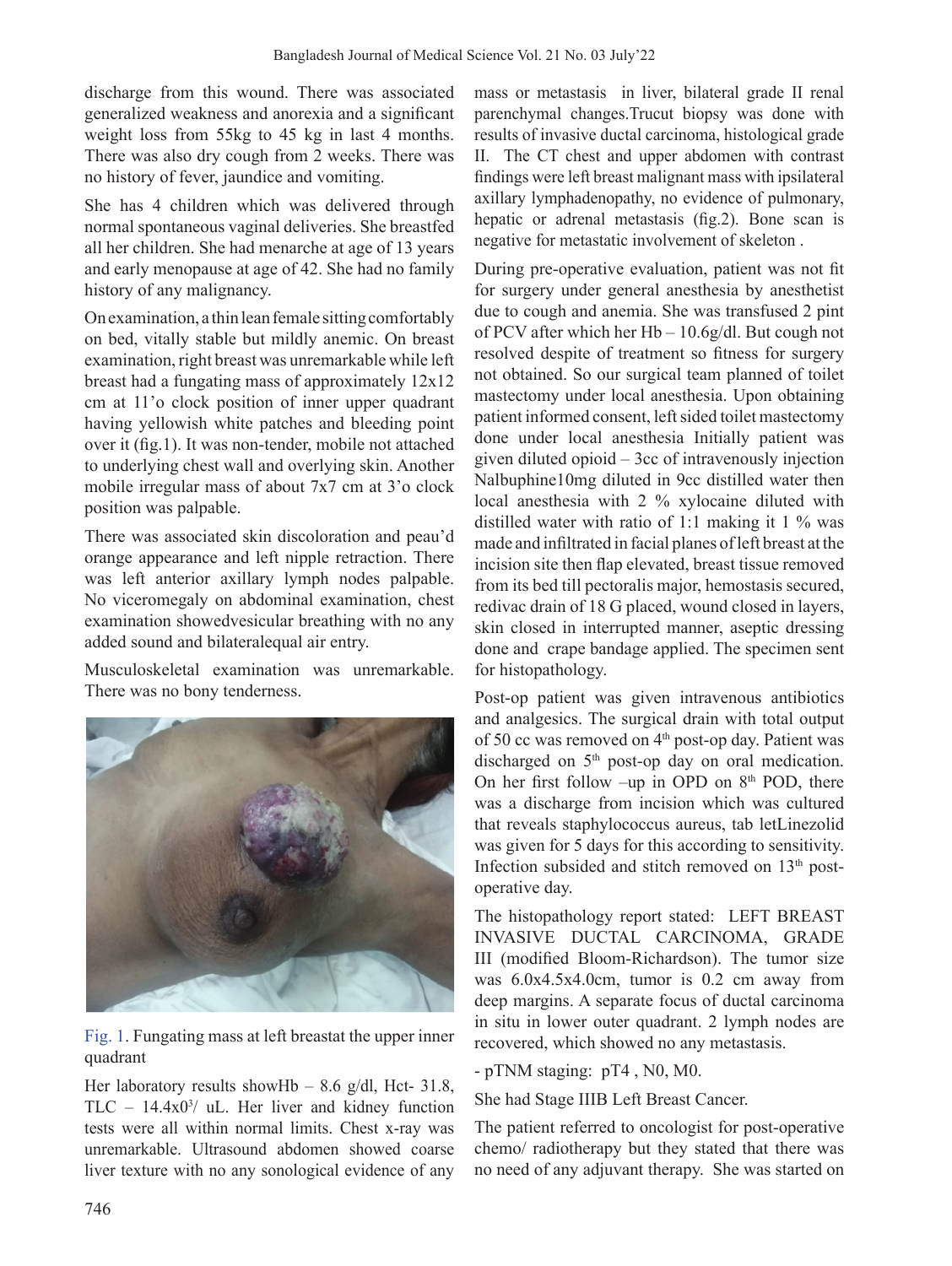

**Fig. 2**.CT chest

oral tablet tamoxifen 10 mg x BD. She did not have any problems related to mastectomy on her 1<sup>st</sup> month follow-up.

### **Discussion**

Breast cancer is a growing health problem among women and causes many deaths every year.4 Due to lack of awareness and embarrassment, mostly female presented with locally advanced disease. Locally advanced breast cancer usually encompasses stage III disease, defined as T0- T3 primary tumors with clinically detectable axillary, ipsilateralinfraclavicular, supraclavicular nodes or tumor extension to chest wall or skin (T4) regardless of nodal status.8 Historically, a mastectomy performed under GA has been the treatment of choice to control the local growth of disease.<sup>9</sup>As majority of patients are of older age, they suffer from one or more comorbidity which increase the operative risks under GA, even in early stages.<sup>9</sup>Age becomes not only a risk factor for breast cancer but also a poor prognostic factor.<sup>10</sup>LA is safe and effective method of preventing morbidity in patients who have a substantial risk for GA due to older age and comorbidity.<sup>4</sup> Successful major surgeries under LA have already been reported and it should be preferred when it is necessary.4

Neoadjuvant chemotherapy (NAC) is increasingly used to treat locally advanced breast cancer . 11Improved response to NAC correlates with better survival outcomes.<sup>11</sup>It is recommended to downstage the tumor before surgery, although only small fraction of patients respond completely after treatment<sup>5</sup>.

Although mortality due to breast cancer is low  $(5\%)$ but it is still the leading cause of female cancer deaths

in almost all countries<sup>12</sup>. It is affecting  $>1.6$  million women yearly, projected to increase to 2.2million cases yearly by 2025. Mostly women who dies due to breast cancer reside in low-resource settings. Breast cancer control is an important component of cancer control planning and women's health program and many tools are needed to decrease the burden of cancer<sup>13</sup>. There are certain recommendations for women to reduce the risk of breast cancer which are; reduce excess weight, first child before the age of 30, breastfeeding, avoid smoking and alcohol consumption<sup>12</sup>.Evidence shows that when prevention, early diagnosis, treatment and palliation are incorporated, outcomes are improved<sup>13</sup>.

### **Conclusion**

In conclusion, breast surgery is feasible under local anesthesia in elderly patient with advanced disease who are not fit for surgery under General anesthesia. It seems to be safe and effective mode of treatment and it should be keep in mind while dealing with advanced breast cancer whose surgery is delayed only because of anesthesia fitness.

### **Authors's contribution:**

Data gathering and manuscript writing by: KanwalIrshad.

Editing by: HajrahHilal Ahmed

Critical analysis and approval of final draft: Prof. Muhammad Jamaluddin

### **Source of fund**: none

### **Conflict of interest:** none

Ethical Clearence: Got approval from concerened authority.